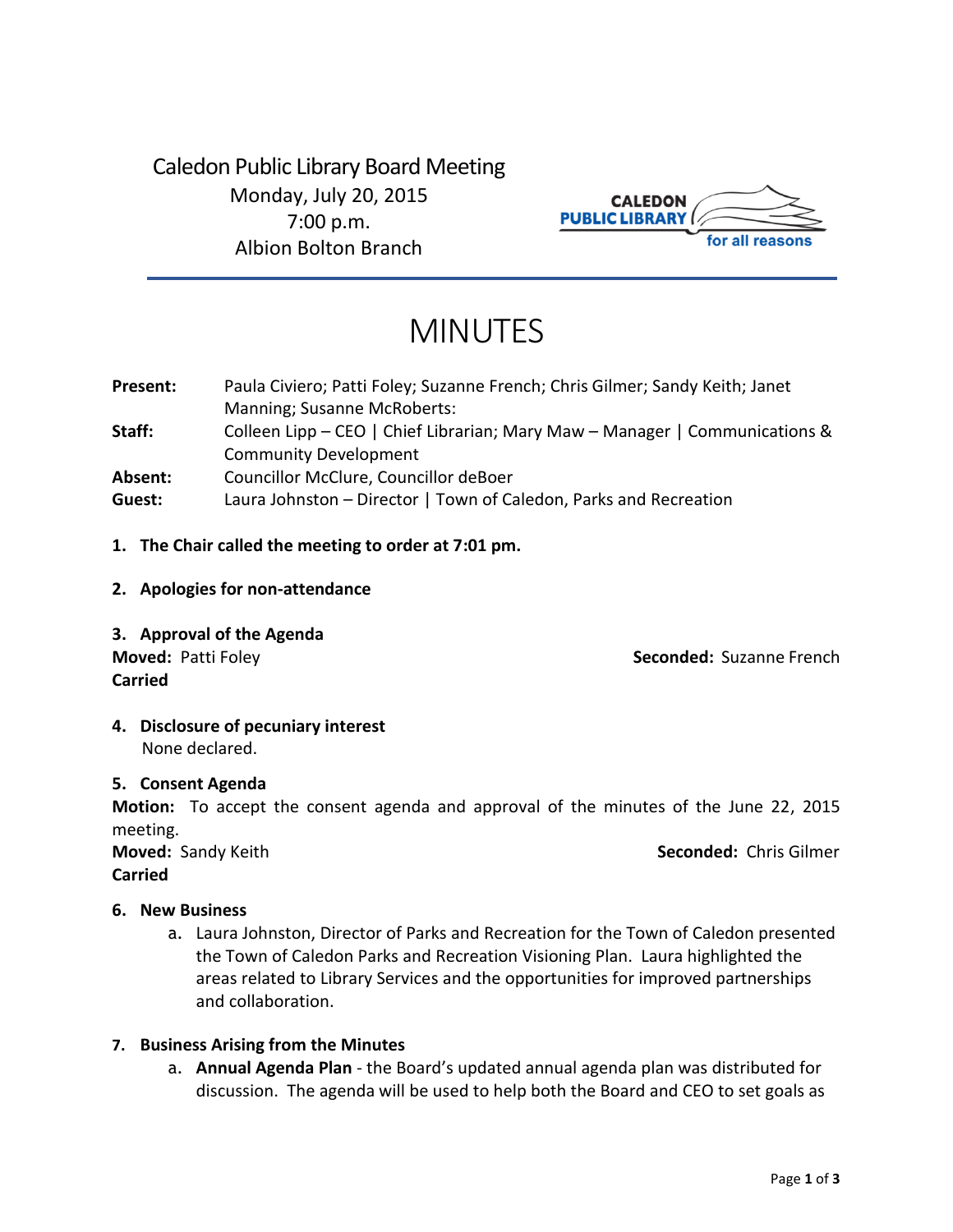well as effectively accomplish specific results and identify strategic priorities and issues.

# **8. Staff Reports**

a. **Treasurer's Report –** Colleen Lipp presented the Treasurer's Report and Financial Statements.

**Motion:** To accept the Treasurer's Report as presented.

**Moved:** Suzanne French **Seconded:** Sandy Keith

**Carried**

- b. **Belfountain Branch Hours Report –** Colleen Lipp presented the Belfountain Branch Hours Report for Board review.
- **Motion:** To receive the Belfountain Branch Hours Report as presented.

**Moved:** Suzanne French **Seconded:** Chris Gilmer **Carried**

# **Motion:** To implement the proposed pilot project and related communication strategies for Belfountain Branch hours.

**Moved:** Paula Civiero **Seconded:** Sandy Keith **Carried**

**9. SOLS Report** - Paula Civiero reported that the next meeting of SOLS will be in November 2015.

# **10. Board Development**

a. LearnHQ – Leadership by Design – Colleen Lipp demonstrated this new online product that is a joint project between the Ontario Library Services (both Southern and North) and the Ontario Library Association. The curriculum is intended to provide new and returning Board Members with the information they need for each year of their term. The Board agreed that each member will complete modules  $1 - 4$  on their own. Module 5 (Finances) will be completed as a group at the September meeting. Additional modules may then be completed as part of the Board's ongoing Board Development at subsequent meetings.

## **11. Correspondence**

There was no correspondence.

**12. Time and place of next meeting** – Colleen Lipp reported that as per the Ontario Public Libraries Act, all meetings must be open to the public and therefore should be held in a branch during open hours.

**Motion:** To relocate the monthly regular meetings of the Caledon Public Library Board to the Albion Bolton Branch for the duration of 2015.

**Carried**

**Moved:** Patti Foley **Seconded:** Sandy Keith

- 13. **Question Period** there were no questions from the public.
- **14. Evaluation of the meeting –** Sandy Keith recommended that moving forward the